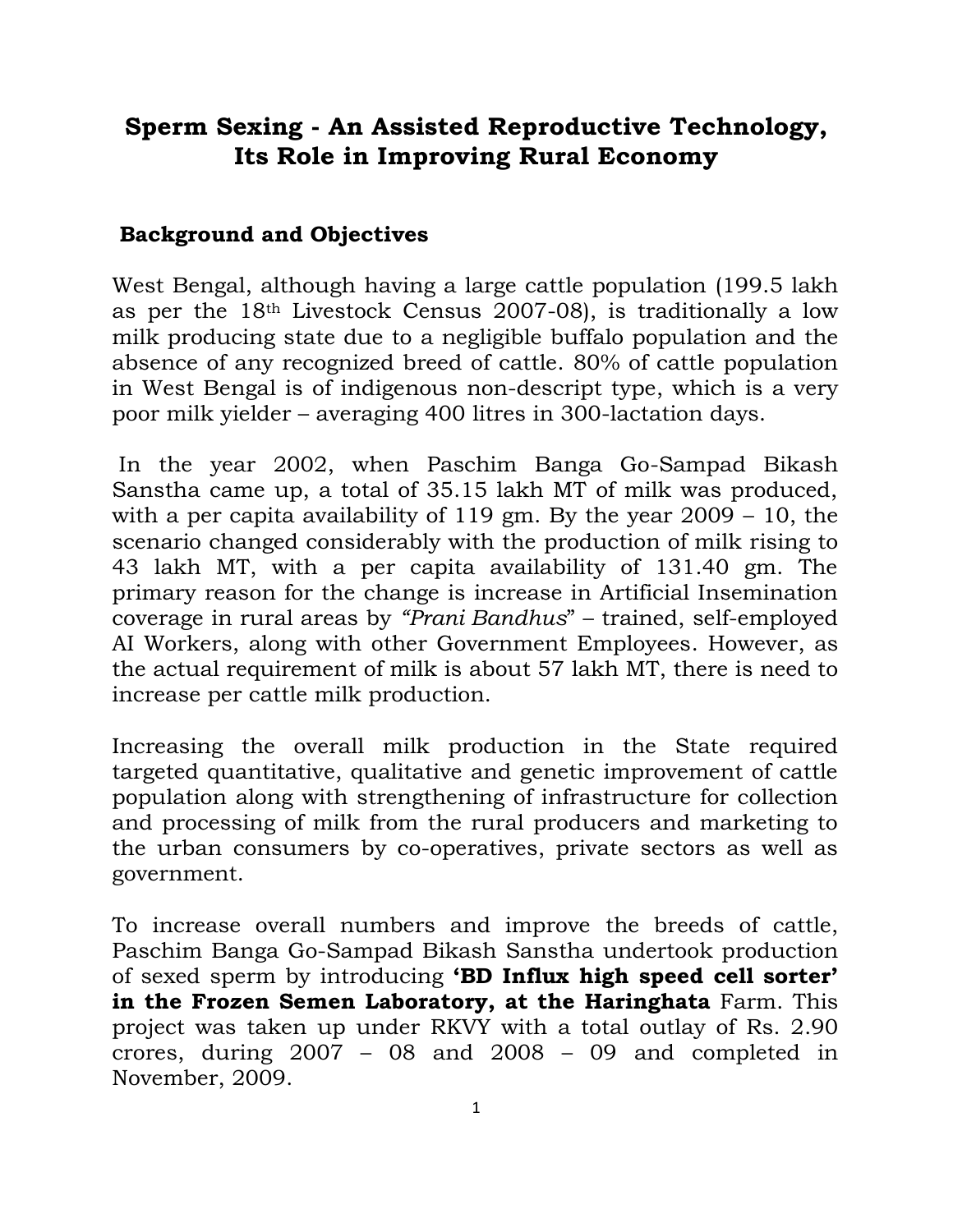## **Intervention**

In order to bring about rapid increase in numbers of better-breed milk producing bovines, a system was introduced whereby insemination can be planned to produce a specific sex of cattle. The process involves pre-determination of sex by sorting "X" and "Y" chromosome-bearing live sperm cells using the DNA content of sperm as the discriminatory parameter. A flow-cytometer/cell sorter is used to detect the difference in the total DNA content between "X" and "Y" chromosome bearing sperm, separate them and create frozen semen straws accordingly.

This intervention would help achieve the following objectives:

- Insemination can be planned to produce animals of predetermined sex.
- Destruction of undesired bull calves would be avoided.
- Superior quality male calves, as per parameters laid out by Govt. of India, can be planned for Frozen Semen Bull Stations to enable production of elite cows in Bull Mother Farms using semen of superior elite bulls.
- Dairy herd can maintain elite quality cows along with production of female replacement heifers by using "X" semen of Superior Dairy Bulls.
- Intensity of selection can be high so that genetic gain per generation is enhanced.
- Large number of sexed embryos can be produced using Multiple Ovulation & Embryo Transfer and In-Vitro Fertilization, resulting in production of large number of female calves, which would ultimately boost milk production.
- Large number of female calves can be maintained by progressive farmers in rural areas, with little limitations.
- "Breeding Policy" of the State can be implemented by upgrading non-descriptive cows zone-wise using "X" Frozen Semen Straws of Sahiwal and Gir Breeds.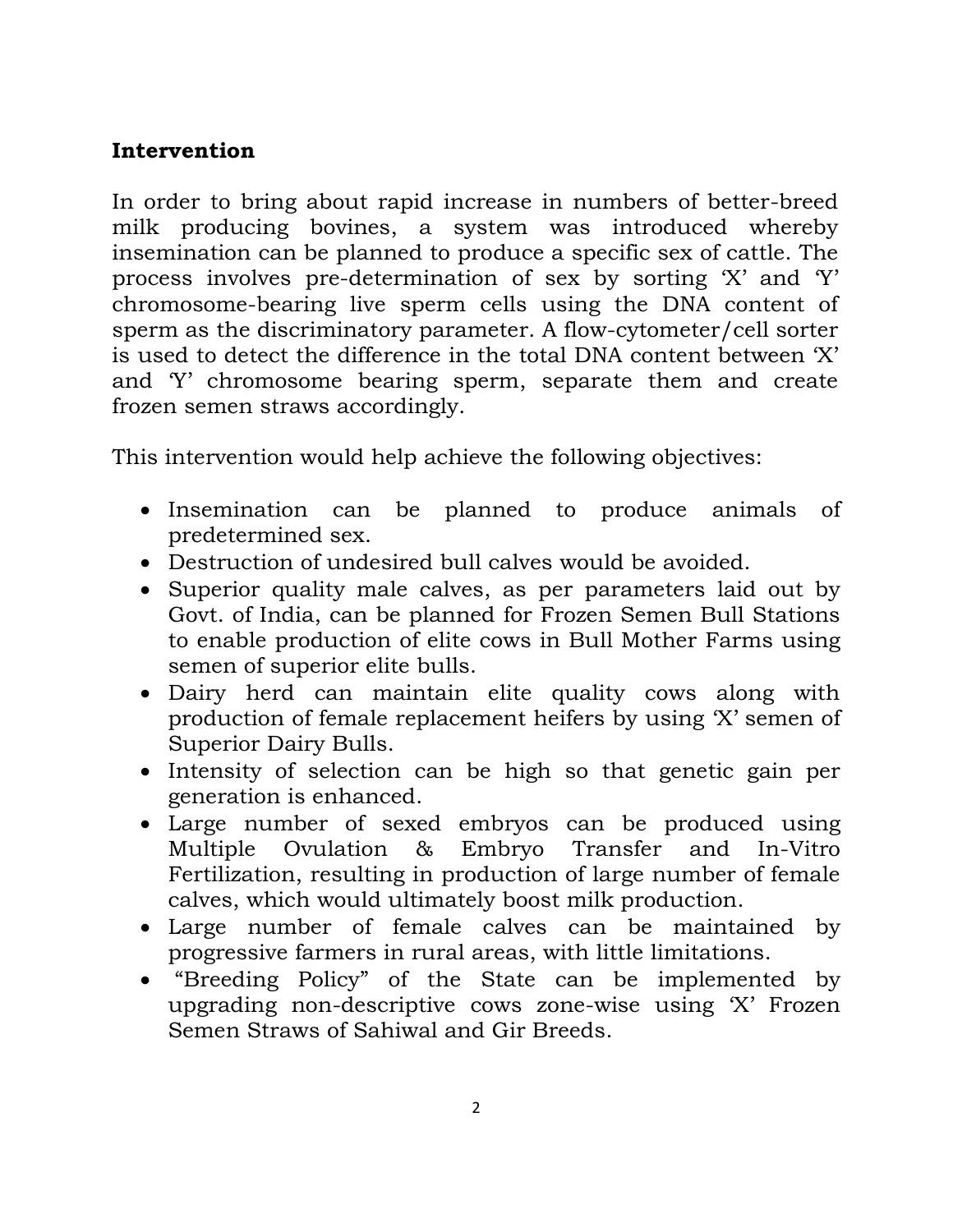Potential for an immense effect on "Field Progeny Testing", where data from small number of cows will be required within a short period.

The Scientists of the Sanstha have dedicated substantial effort to modify the BD Influx high speed cell sorter to separate the "X" and "Y" - chromosome bearing sperm from billions of bovine sperm cells and cryo-preservation of sexed sperm cells. After tremendous efforts the procedure of sorting sperm was standardized (staining procedure, sorting procedure and cryo - preservation of sexed sperm) in the month of March, 2010. Two lasers operating at 488 nm (blue laser) and 355 nm (UV laser) are used for coarse calibration and fine calibration of cell sorter before actual sorting. Subsequently the UV laser is used to excite the Hoechst 33342 stain of sperm cells. The stained "X" sperm shows more fluorescence than "Y" sperm because of the higher DNA content in it. The emitted fluorescence is captured by different photomultiplier tube (PMT) and the analog signal is converted to a digital signal. The difference in fluorescence of 'X'-chromosome bearing sperm and 'Y' chromosome bearing sperm can be accurately analyzed by observing the two peaks in the appropriate software.

Purity of sorted "X" and "Y" chromosome bearing sperm is determined by polymerase chain reaction (PCR) by amplifying both bovine "X" chromosome specific (PLP) and "Y" chromosome specific (SRY) gene. Two pairs of primer and probes have also been developed for quantification of sorted "X" and "Y" chromosome bearing sperm thereby improving the sorting efficiency and sorting rate.

## **Outcome**

The first pre-determined sexed male calf in the country, named Shreyas was born on  $01.01.11$  by using sorted  $Y'$  chromosome bearing sperm. Till date, five female calves and three male calves have been born by using sorted 'X' and 'Y' chromosome bearing sperms at Bull Mother Farm, Paschim Banga Go-Sampad Bikash Sanstha, located at Haringhata Farm.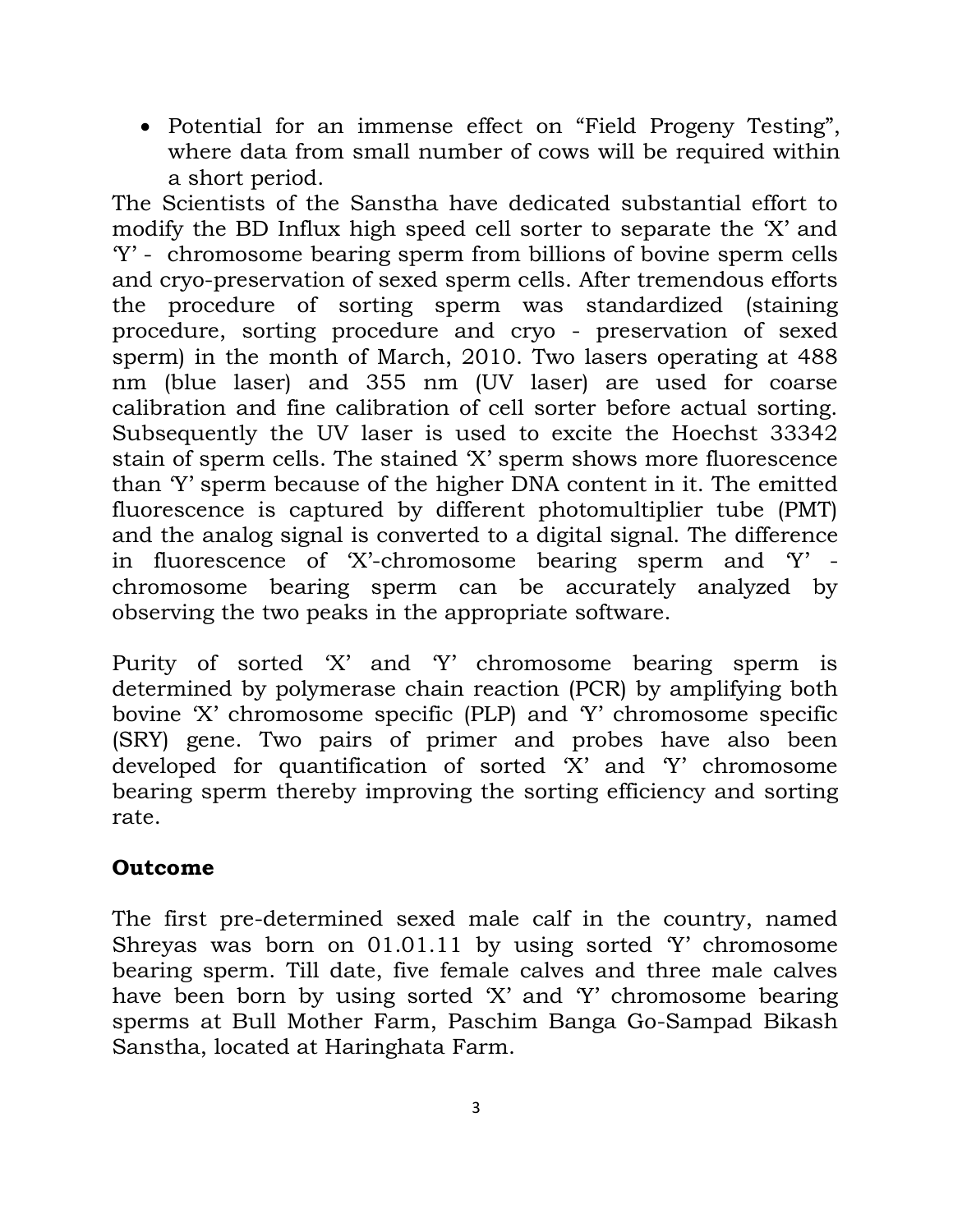Till now, 598 "X" sorted and 622 "Y" sorted Frozen Semen Straws have been produced and Eighty-one (81) animals have been inseminated using Thirty Six  $(36)$  Y'- bearing and Forty-five  $(45)$  'X'bearing Frozen Semen Straws. Out of these eleven animals inseminated by "Y"-bearing sperm and fifteen animals inseminated by "X"-bearing sperm were found pregnant.

Currently the production capacity of this fluorescence activated cell sorter is 10 to 12 million sperm of each sex per hour. After standardization and cryo-preservation of sexed sperm, the current levels of production are @ 40-50 nos. of Frozen Semen Straws in a day, with a target of production of at least 100 Frozen Semen Straws in a day.

This state-of-art assisted reproductive technology for predetermination of bovine sex is expected to enhance creation of assets for enhancement of the rural economy by producing desired female dairy calves in rural areas, which will ultimately augment milk production, create employment generation in rural areas, and improve livelihood of the rural population of West Bengal.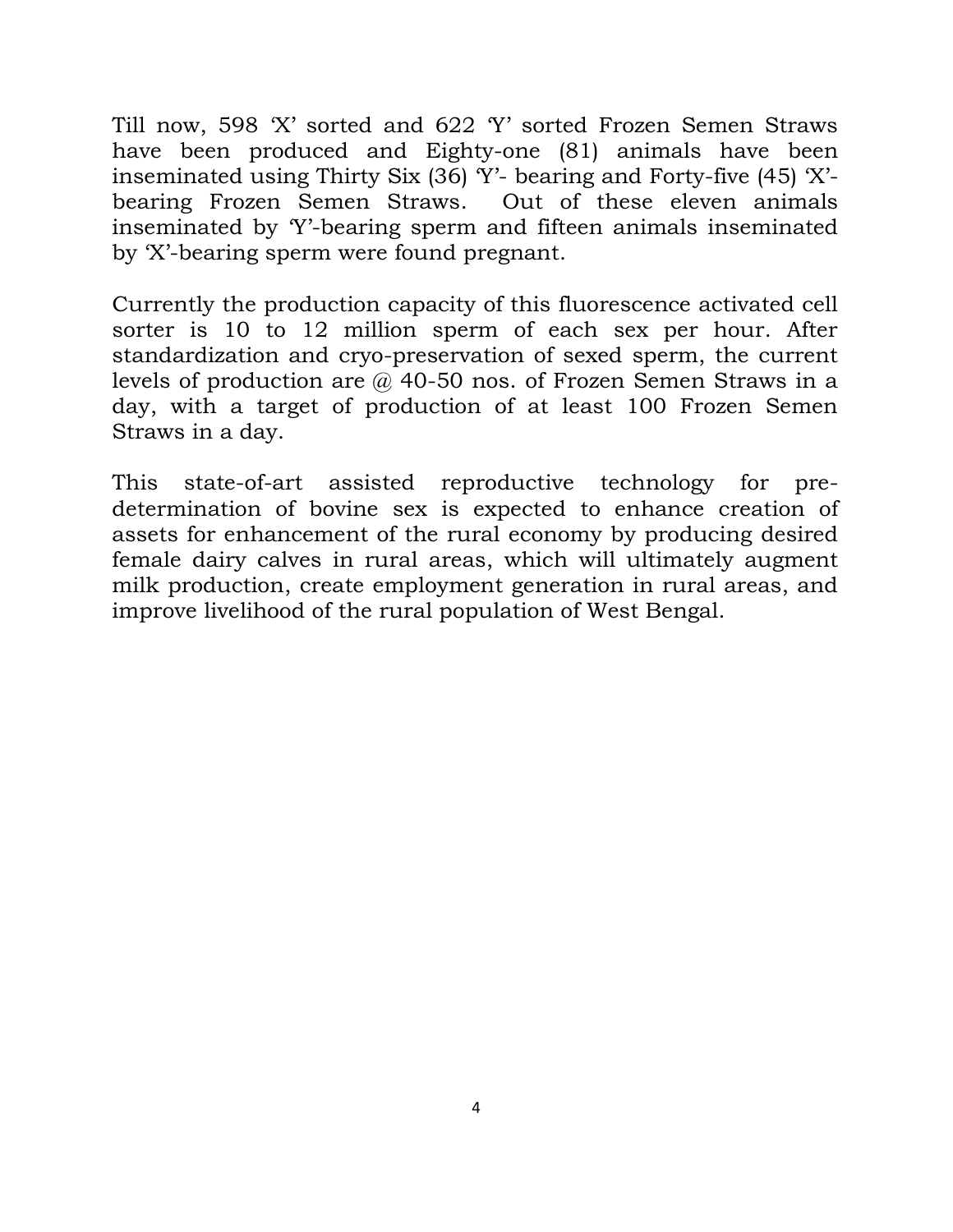

*"High Speed Cell Sorter Machine"*





**"Shreyas", the 1st predetermined male calf born on 01.01.11 at 2.36 A.M. by sorted "Y" chromosome sperm**

 **Predetermined female calf born on 28.01.11 at 3.50 P.M. by sorted "X" chromosome sperm**